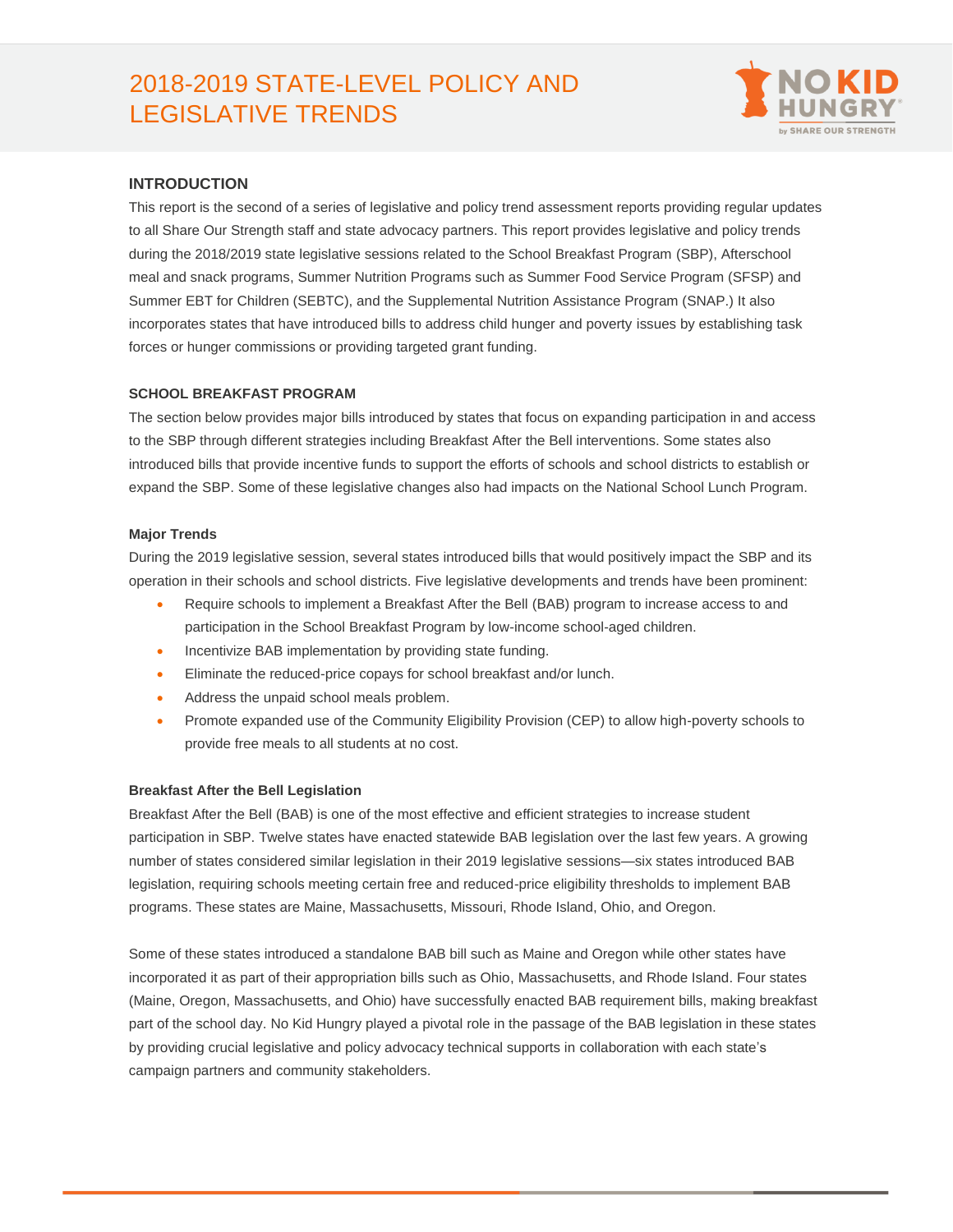#### **Maine**

## **ME LD 359 [Status: Enacted]**

The bill provides funding for BAB implementation to schools with at least 50 percent free or reduced-price (FRP) eligibility starting in the school year 2019-2020. The legislature appropriated \$500,000 in state funds to support implementation efforts.

## **Massachusetts**

## **MA HB 4000, Chapter 41[Status: Enacted]**

Under this budget bill, all public K-12 schools where at least sixty percent or more students are eligible for FRP meals are required to offer all students a school breakfast after the instructional day has begun and the tardy bell rings. The Department of Elementary and Secondary Education is required to report to the Senate and House Ways and Means Committees regarding school compliance with the requirement to serve breakfast after the instructional day has begun including breakfast delivery models schools utilize and participation rates in the SBP.

#### **Ohio**

## **OH HB 166 [Status: Enacted]**

Under this Omnibus Education bill, the state established a BAB requirement. Accordingly, in the first year after the effective operational date, schools with 70 percent and higher FRP eligible students are required to implement a BAB program. In the second year, schools with 60 percent and higher FRP eligible students are required to implement BAB. In the third year and every year thereafter, all schools with 50 percent and higher FRP eligible students are required to implement BAB. The board of education of a school district can grant a waiver for a school under its jurisdiction if it determines that a school cannot comply for financial reasons or a school district board has a successful breakfast program or partnership in place.

## **Oregon**

#### **OR HB 3427 [Status: Enacted]**

Under the newly enacted Student Success Act, Oregon school districts are required to serve BAB *at no cost* to all students irrespective of grade levels at a school site where 70 percent or more of the students are eligible for FRP meals. The bill authorizes the Oregon Department of Education to provide \$5,000 per school site to purchase or upgrade equipment that is necessary to successfully serve breakfast after the beginning of the school day for schools required to implement the law. The bill also allows school districts and schools participating in CEP to be reimbursed the funding difference between the federal reimbursement they receive and the equivalent of receiving the full free federal reimbursement. It also extends the school meals income eligibility threshold for free meals up to 300% of the federal poverty line for students participating in non-CEP schools and reimburses the difference between the reimbursement they receive and the free federal reimbursement rate. Effective on July 1, 2020.

## **Missouri**

## **MO H 2134 [Status: Failed]**

The bill requires that in the school year 2018-19 and each school year thereafter, the following schools must offer BAB to each student, including any student who arrives late or who arrives by a different mode of transportation than most students:

- Any public school, including any charter school, in which 70 percent or more students were eligible for FRP meals in the previous school year; and
- Any public school, including any charter school, which has an Individual Site Percentage for free or reduced-price meals of 70 percent or more and that is a Provision 2 or CEP school.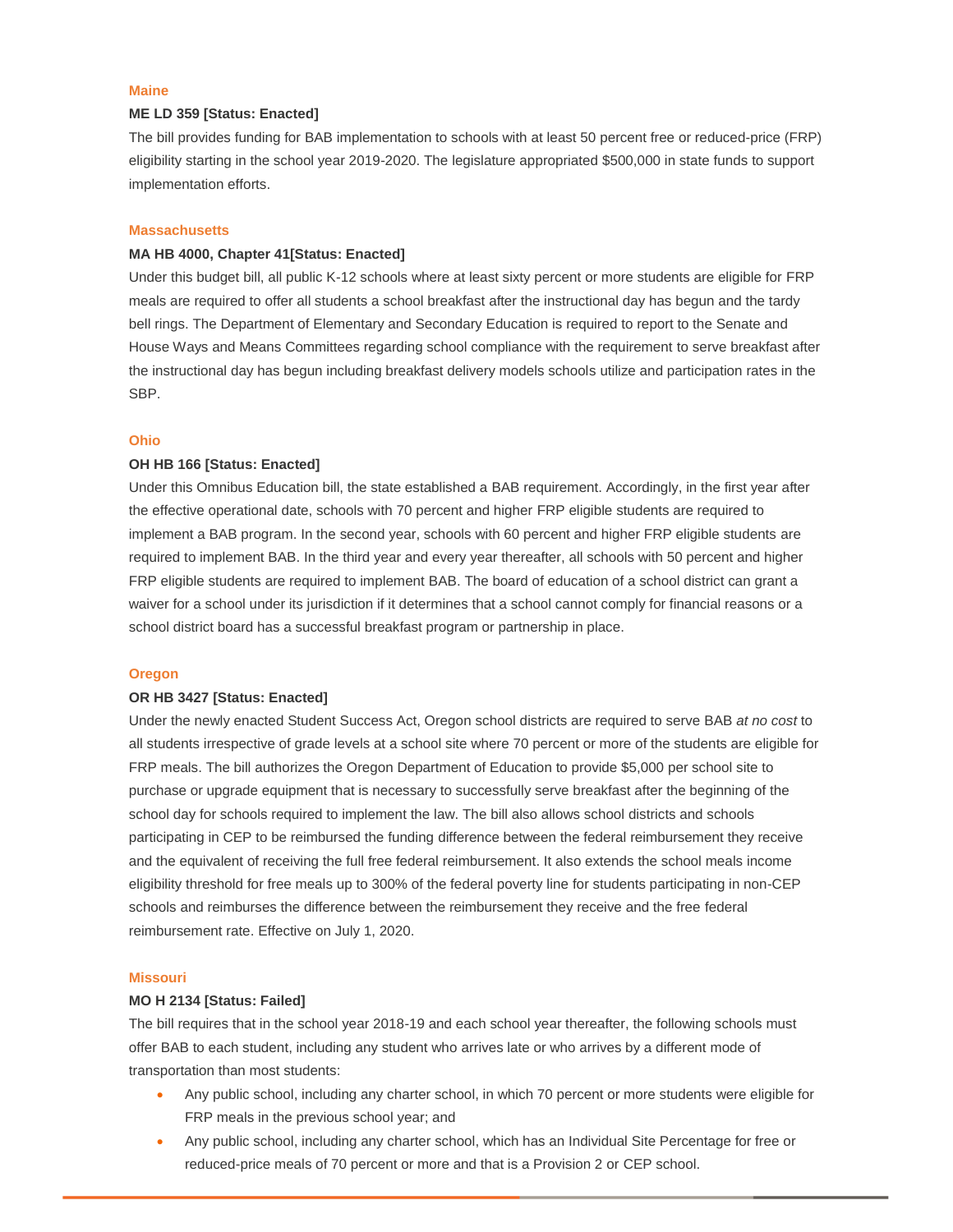# **Rhode Island**

# **RI H 5151 [Status: Failed]**

Under this budget bill, schools with 70 percent and higher free or reduced-price eligible students would be required to serve BAB to all students beginning in the school year 2020-2021. A school that can demonstrate that implementing the program would cause undue financial hardship may be granted a waiver.

## **Incentivizing Schools to Implement Breakfast After the Bell**

States can appropriate funds to support and encourage schools to implement BAB. These funds can be restricted to schools that are implementing a specific type of breakfast model, such as Breakfast in the Classroom, or for schools with a high proportion of students that qualify for FRP meals. Four states pursued legislation this legislative session to encourage schools to implement BAB: California, Minnesota, Montana, and Virginia.

## **California**

## **CA AB 74 [Status: Enacted]**

Under this 2019-2020 budget bill (Education Trailer Bill) the legislature appropriated \$500,000 for local educational agencies that seek to start up or expand school breakfast programs by utilizing BAB models in schools where 60 percent or more of the student population are eligible for FRP school meals. The funds can be utilized to acquire resources that would facilitate the implementation of the law, such as kitchen supplies.

## **Virginia**

## **VA HB 1700 [Status: Enacted]**

In this budget bill, the legislature continued to provide funds as an incentive for BAB implementation in elementary, middle and high schools where student eligibility for free and reduced-price school lunch exceeds 45 percent. The state provides \$1,074,000 for school year 2018-2019 and \$1,074,000 for school year 2020- 2021 in the form of per meal reimbursements to all eligible schools. The reimbursement is an additional \$0.05 per breakfast served in elementary schools and \$0.10 cents per breakfast served in middle and high schools. Schools serving traditional school breakfast before the bell are also eligible for these funds if they meet certain criteria. Schools participating in the BAB incentive are required to submit report documenting the educational impact of breakfast serving models implemented.

#### **Minnesota**

### **MN HB 1037 [Status: Failed]**

Under this bill, the legislature establishes a voluntary BAB program by which schools are encouraged to increase access to and participation in the school breakfast program. Schools that participate in BAB are eligible to receive a per meal reimbursement based on established funding formula. A school that receives such funding is required to make breakfast available for all children at no cost.

# **Montana**

## **MT HB 648 [Status: Failed]**

Under this bill, the legislature would have appropriated \$250,000 to be used as an incentive for schools to adopt BAB service models. The funding targeted schools with 40 percent and above FRP eligible students. The incentive would provide an additional 5 cents for each free, reduced-price and paid meal served over the baseline year. In order to receive the incentive funding:

• A school with a breakfast participation rate of less than 70 percent needs to demonstrate at least 10 percent growth in breakfast participation among its FRP eligible students over the baseline year.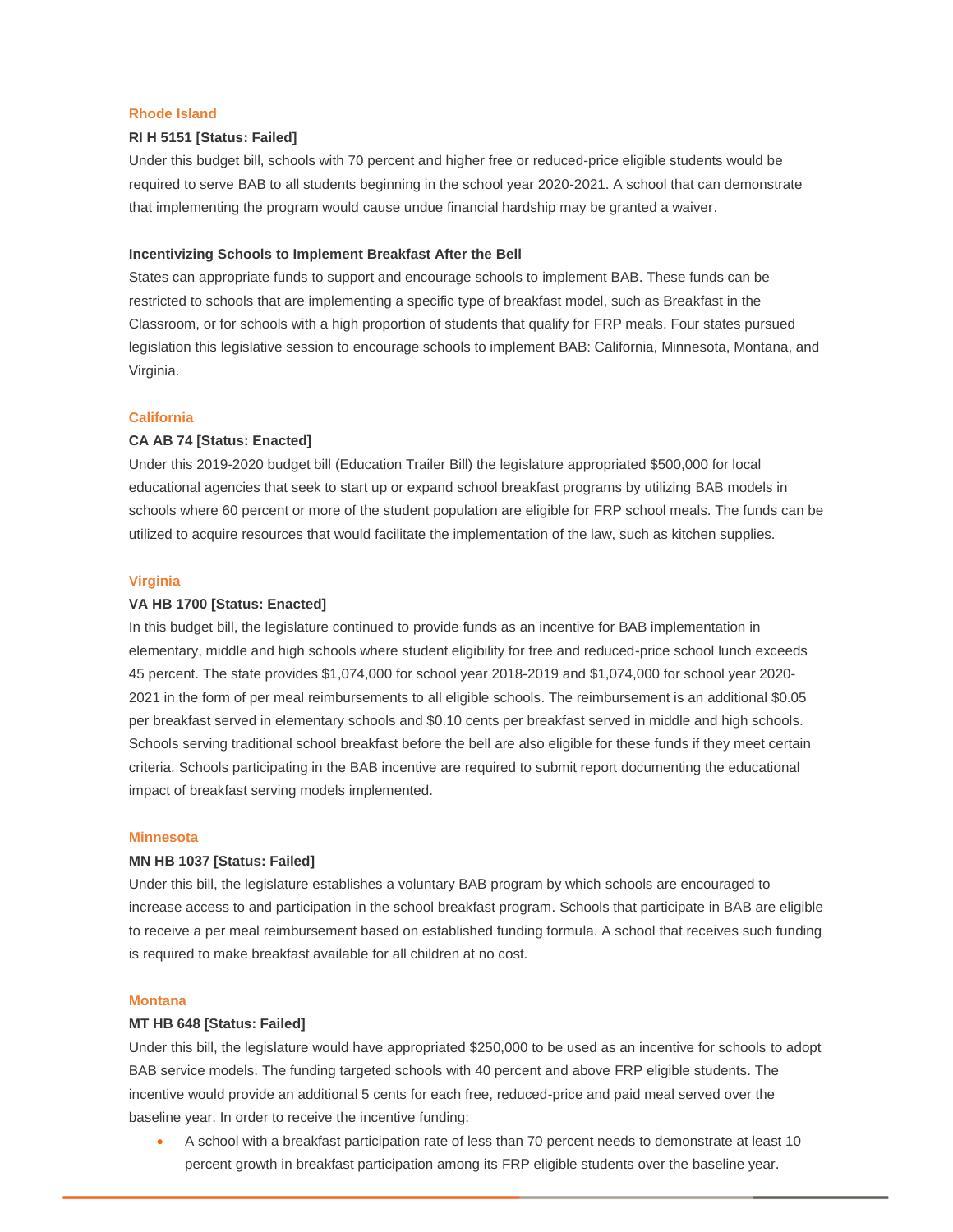- A school with a breakfast participation rate of greater than 70 percent needs to demonstrate at least a 5 percent growth in breakfast participation among its FRP eligible students over the baseline year.
- Depending on the availability of funding, a school that maintains 80 percent and above breakfast participation rate can be eligible for the incentive funding.
- In order to participate in the incentive funding, a school must opt-in at the beginning of the school year (by survey) to express interest and commitment to increasing breakfast participation.

## **Eliminating the Reduced-Price Copays in School Meals**

Eliminating the reduced-price meals copay can help increase participation in the school breakfast program by increasing the number of children who can access free school meals. School meals are federally reimbursed based on free, reduced-price and paid meal categorizations, which are based on family income thresholds. Eliminating the reduced-price meals category would reduce the financial burden and barriers for families who are required to make these copayments. It would also help reduce administrative challenges for schools that are otherwise required to keep track of which students qualify for reduced-price meals, collect these copayments and ensure delinquent accounts are repaid. Four states have considered the elimination of the reduced-price meals policy: Maine, Nebraska, New York, and New Hampshire.

#### **Maine**

### **ME LD 1001 [Status: Enacted]**

Under the biennial budget of 2020-2021 (LD 1001), the state has eliminated the reduced-price copay for school lunch and will cover the cost of reduced-price lunch for those children who were previously required to pay for it. The state has appropriated \$669,788 for fiscal year 2019/20 and \$584,483 for fiscal year 2020/21. Maine has also previously eliminated the reduced-price copay for school breakfast (Title 20, Chapter 223. §6602).

#### **New Hampshire**

#### **NH SB 82 [Status: Enacted]**

Under this bill, the state has eliminated the reduced-price copay for school breakfast and enabled breakfast to be provided at no cost to those children who were previously required to pay for reduced-price breakfast. An additional \$0.27 cents in state reimbursement is provided for schools that provide breakfast at no cost to each student eligible for reduced-price meals. Effective on July 1, 2019.

## **New York**

### **NY SB 1503-D [Status: Enacted]**

Under this FY2020 budget bill, the state provided \$2.3 million to eliminate the reduced-price copays for both school breakfast and lunch, effective July 1, 2019.

#### **Nebraska**

## **NE L 251 [Status: Pending, carryover]**

Through the Child Hunger and Workforce Readiness Act, the state seeks to eliminate the reduced-price copays for both school lunch and breakfast. Public schools that participate in the school lunch or breakfast program are required to provide the reduced-price meal at no cost to such students. The bill authorizes the Department of Education to defray the cost of implementing this policy upon receiving an appropriation from the legislature.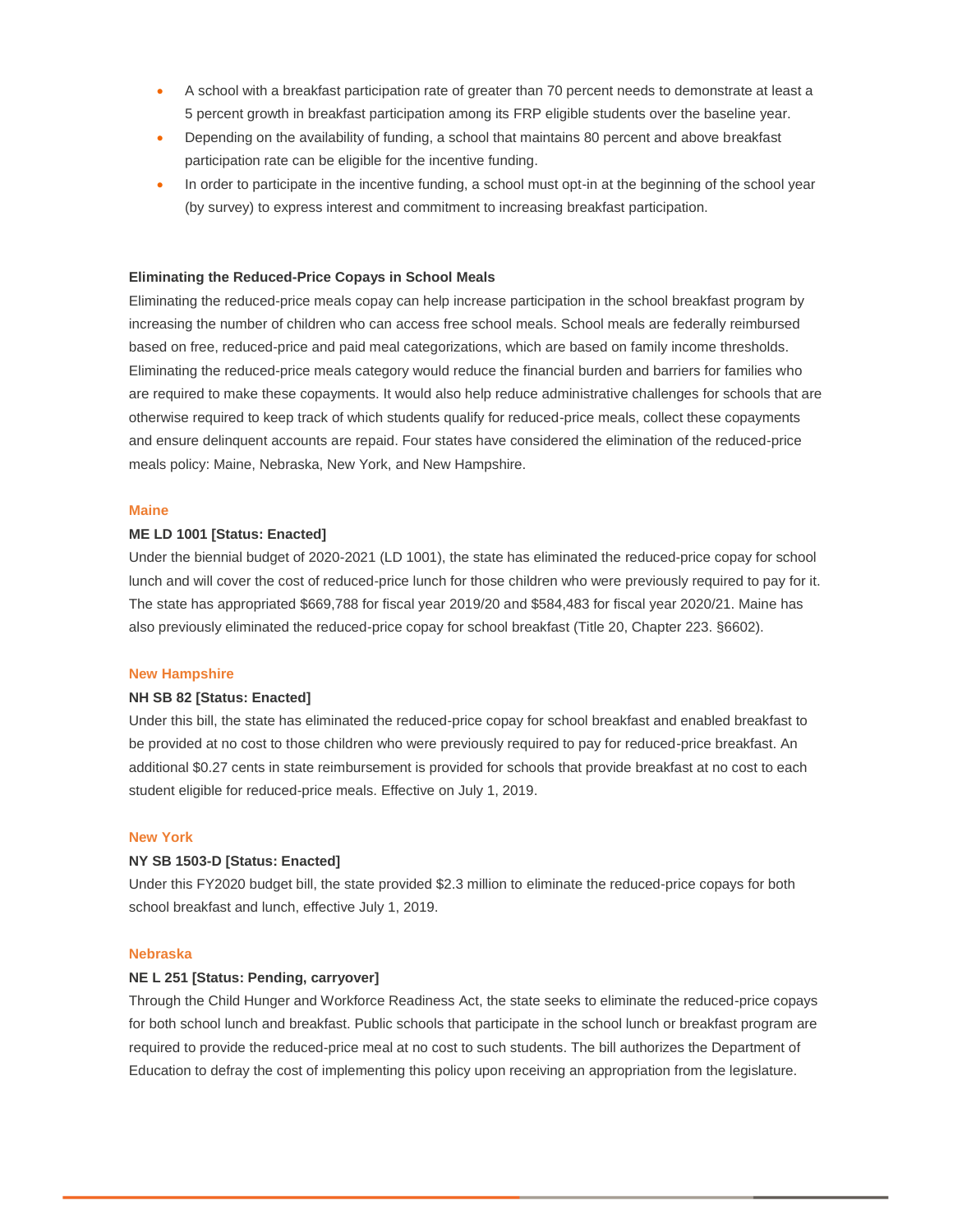## **Expanding Participation in the Community Eligibility Provision**

The Community Eligibility Provision (CEP) is a federal meal service option, allowing high poverty schools and school districts to serve breakfast and lunch at no cost to all enrolled students without the need to collect household meal applications. CEP has a range of benefits to schools and school districts including easing administrative burdens and increasing program efficiency, increasing student participation, eliminating unpaid meal balances, and reducing the stigma students face due to their free or reduced-price meal status.

## **South Carolina**

## **SC H 4000 [Status: Enacted]**

Under this appropriation bill (FY19/20), the state requires all school districts to identify students in poverty and increase their access to free school meals. In this regard, the bill specifically requires the local board of trustees of a school district in which all schools are eligible for CEP to adopt a resolution indicating participation. However, if a school district is unable to adopt CEP, the local board of trustees is required to issue a resolution indicating it is not participating along with a demonstrated reason for non-participation. It also requires that such a resolution must be presented in the public meeting agenda and be approved by the majority of the board members.

## **Oregon**

## **OR HB 3427 [Status: Enacted]**

Under the legislation, the state provides funding to cover the gap between the federal reimbursement for CEP and the full cost of providing school breakfast at no cost to all students. This would help encourage CEP eligible schools or groups of schools to participate in CEP, particularly those schools or districts that did not participate before due to financial viability concerns. Effective on July 1, 2020.

#### **Washington State**

## **WA H 1151 [Status: Enacted]**

Under this legislation, the state seeks to increase the number of schools and districts that participate in CEP by requiring that the Office of Public Instruction (OPI) carry out activities that include but not limited to:

- develop and implement a plan to increase the number of schools participating in CEP, for school year18-19 and subsequent years;
- work in collaboration with community-based organizations, national experts focused on hunger and nutrition familiar with CEP, school representatives that successfully implemented CEP and the state agency that is responsible for Medicaid Direct Certification, and;
- prepare an annual report that evaluates any barriers to CEP implementation, provides recommendations on policy and legislative solutions to overcome barriers, evaluates reasons potentially eligible schools and school districts decide not to adopt CEP, and evaluates approaches in other states to adopting CEP.

## **California**

## **CA S 499 [Status: Pending, Carryover]**

This bill establishes the California-Grown for Healthy Kids Program by which the state provides an additional 10 cents per breakfast reimbursement for schools to purchase fresh, California-grown fruits or vegetables. In order to be eligible for this incentive, schools must provide breakfast and/or lunch at no cost for all students by implementing a federal universal free meal options such as CEP and Provision 2.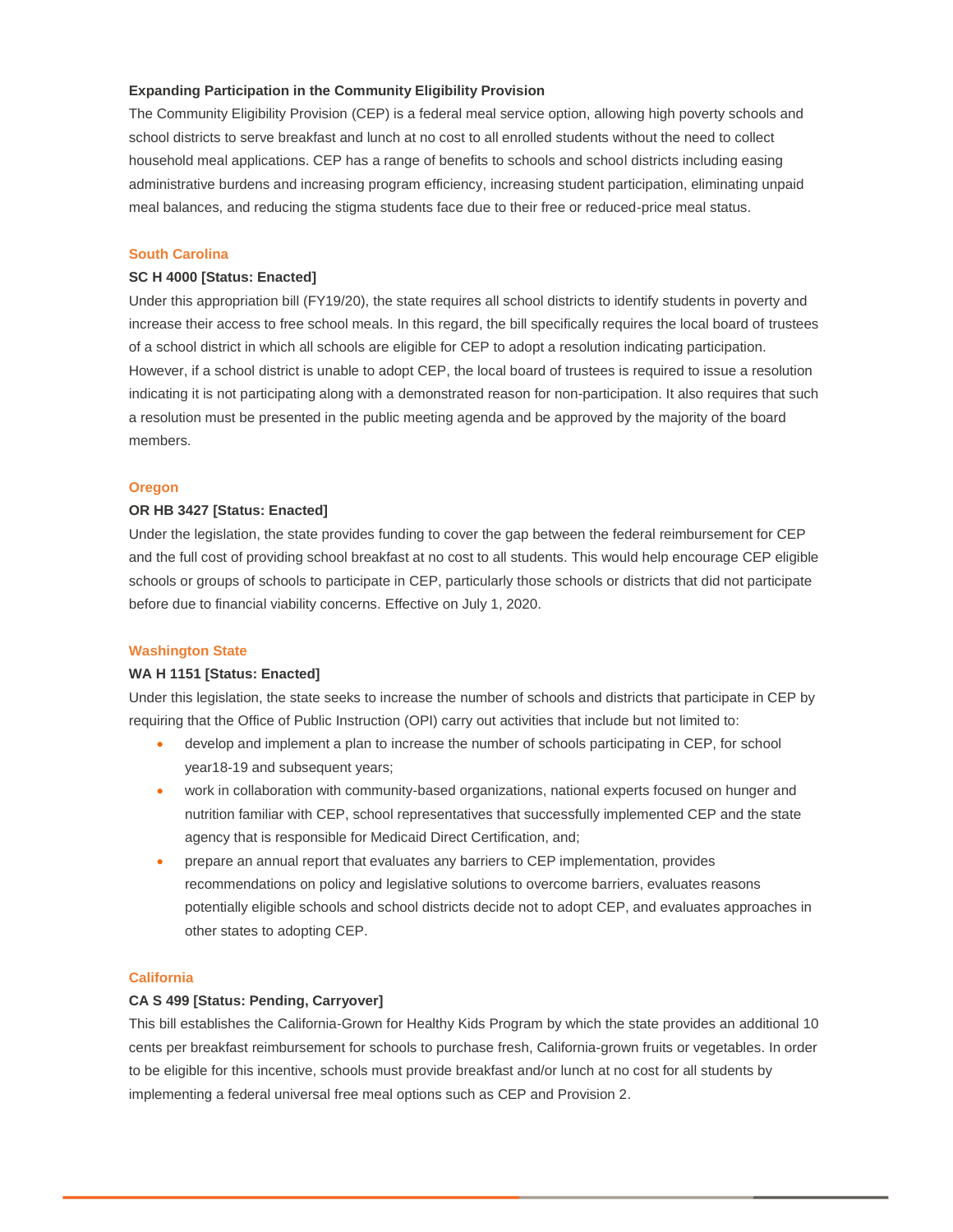## **Rhode Island**

# **RI H 5151 [Status: Failed]**

Under this budget bill, a school that has been eligible for the CEP under section 104 (a) of the federal Healthy, Hunger-Free Kids Act of 2010 for two consecutive years or longer is required to implement it. A waiver may be granted to a school that can demonstrate that implementing the program would cause undue financial hardship. Effective date school year 2020/21.

## **Texas**

# **TX S 1314 [Status: Failed]**

Under this bill, the state seeks to increase the number of eligible school districts and open-enrollment charter schools to implement CEP. The bill requires the state education agency to notify each school district and openenrollment charter school that is eligible for CEP that they are required to implement CEP. Eligible school districts and open-enrollment charter schools that are notified to implement but do not participate in CEP (at the majority of their eligible campuses) are required to perform an economic analysis. If such economic analysis demonstrates savings by participating in CEP, the eligible school district or open-enrollment charter school must consider participating in the program. Otherwise, the eligible school district or open-enrollment charter school must notify the education agency that it did not participate in the program, providing detailed reasons for nonparticipation.

## **Unpaid School Meal Legislation**

Seven states have introduced bills that would tackle the discrimination and stigmatization that low-income students face at school due to school meal debts or unpaid school meal balances. This trend is in line with USDA's 2016 guidance that requires school districts participating in the National School Lunch or School Breakfast programs to establish and communicate local meal charge policy to parents and the school community. Ten states have introduced lunch shaming or unpaid meal debt-related bills in the 2018-2019 budget session.

## **Arkansas**

## **AR H 1356 [Status: Enacted]**

The bill titled as Hunger-Free Students' Bill of Rights Act, prohibits a school from providing a meal or snack that is different from the meal or snack being served to other students. If a student owes money for a meal or snack in excess of the amount charged a student for five lunches, the school or district can contact the parent or legal guardian to attempt to collect the owed money and request that the parent or guardian apply for meal benefits in a federal or state child nutrition program. A student who is not unable to pay or owes money for a meal or snack cannot be required to wear a wristband, a hand stamp or be required to dispose of a meal or snack after being served the meal or snack. The school is also prohibited from performing any other action that may stigmatize the student. The state department of education child nutrition unit is required, among other things, to implement a system for reviewing the local practices of public-school district food service programs to identify and determine the support needs of public-school districts.

#### **Maine**

#### **ME H 130 [Status: Enacted]**

The bill requires a public school in Maine to provide a meal to a student who requests it regardless of the ability to pay for it or failure in the past to pay for school meals. It prohibits a public school from requiring a student to throw away a meal after it has been served to a student or undertake chores or work as a means of paying for one or more meals or as punishment for not paying one or more meals. It also prohibits stigmatization of a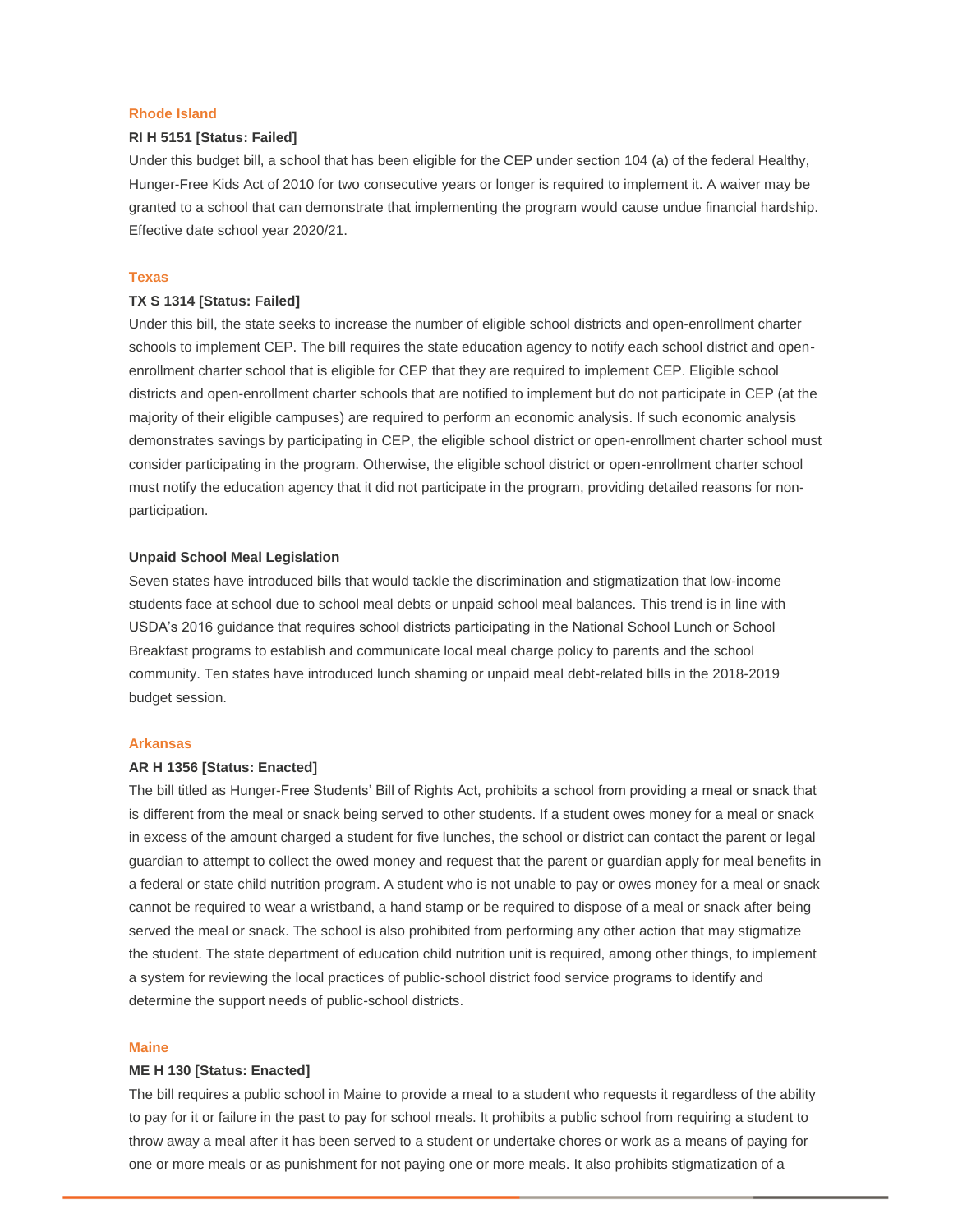student by any action that may openly identify a student who can't pay for a meal or who has unpaid meal balances. The bill requires that unpaid meal balances must be communicated directly with the parents or legal guardian of the student, not directly with the student. A student may be asked to deliver the letter regarding unpaid meal balances to his or her parents.

# **South Carolina**

# **SC H 4000 [Status: Enacted]**

Under this budget bill, schools are prohibited from publicly identifying a student who is unable to pay for a meal for any reason. It also requires that communications from the school district regarding any meal debt owed must only be directed to the parent or guardian.

#### **Arizona**

## **AZ S 1416 [Status: Failed]**

The bill requires the local educational agency to ensure that a student who has unpaid meal balances is not shamed or treated differently or served a meal that differs from what a student who does not have unpaid meal balances. The bill, however, does not prohibit a school from serving an alternative meal to a student who requires a special meal for a dietary or religious reason. The bill also prohibits a school from requiring a student who can't pay for a meal or who owes unpaid meal balances to perform chores or other work to pay for meals. The local educational agency is required to communicate with the parents or legal guardians of the student regarding the unpaid meal balance. However, prior to communicating the parent or legal guardian, the LEA is required to exhaust all options and methods to directly certify the student for free or reduced-price meals. LEA is prohibited from using debt to collect unpaid meal balances.

#### **Illinois**

#### **IL H 427 [Status: carryover]**

The bill requires that every school in Illinois provide a federally reimbursable meal or snack to a student of that school who requests the meal or snack, regardless of whether the student has the ability to pay for the meal or snack or owes money for earlier meals or snacks.

## **Montana**

## **MT H 414 [Status: Failed]**

The bill prohibits stigmatizing a student who cannot pay for a meal or has an unpaid meal balance. It specifically prohibits a school district employee, contractor or volunteer from taking any action that would stigmatize the student for being unable to pay for a meal that was previously served such as by requiring the student to wear a wristband, hand stamp or other identifying markers. It also requires the school district to direct all communication regarding unpaid meal balances to the parents or legal guardians of the student.

#### **New Jersey**

#### **NJ A 4856 [Status: carryover]**

The bill requires that all unpaid meal balance issues must be communicated directly to the student's parent or legal guardian. It prohibits a school district from actions or activities that would publicly identify or stigmatize a student who cannot pay for school breakfast or school lunch or who has unpaid meal balances. Such activities include requiring a student to sit at a separate table or wear a wrist band or hand stamp or serving the student an alternative meal. If the student owes money for the equivalent of five or more school meals, the bill also requires the school district to determine if the student is eligible for FRP meals and also make at least two attempts to contact the student's parent or guardian and have the guardian or parent fill out an application for the school lunch or breakfast program.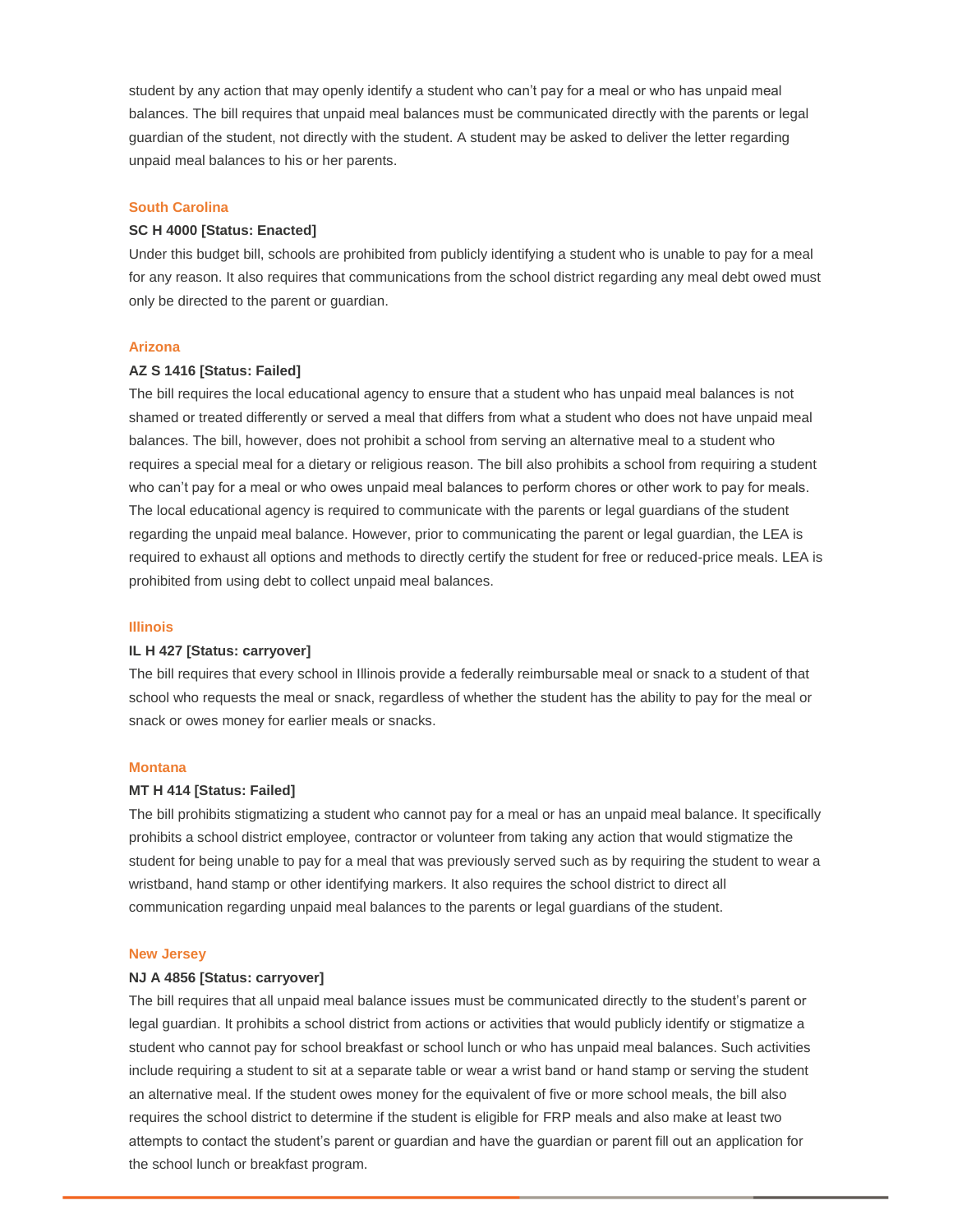## **Texas**

## **TX S 1314 [Status: Failed]**

The bill prohibits a school district from publicly identifying a student with a negative balance on their meal card or account including any action that may affect the student's privacy. The bill establishes a grace period for students who use prepaid meal cards or accounts to purchase meals served at schools. The grace period policy allows students to continue to purchase regular meals amid accumulating negative balance on the student's card or account or receive an extension of credit from the district. A school district is allowed to privately contact the parent or other person standing as a parental relation to the student to inform them that the student's meal card or account balance is exhausted or to assist in completing an application on behalf of the student for FRP meals. After the expiry of the grace period, a school district may allow a student to continue to purchase regular meals or provide an alternative meal at no cost.

#### **AFTERSCHOOL MEAL AND SNACK PROGRAMS**

The Afterschool meals and snack programs, which includes the At-Risk Afterschool Meals component of the Child and Adult Care Food Program (CACFP) and the National School Lunch Program Afterschool Snack Service, are underutilized despite their vital role to fight out-of-school hunger. States have a range of policy options to improve access to and participation in the afterschool meal and snack programs. Such options include allocating state funding to encourage site expansion and support programs, creating a task force to study program participation barriers and recommend policy interventions, and requiring schools and school districts with above 50 percent FRP population to provide an afterschool meal program.

#### **Maine**

## **ME H 577 [Status: Enacted]**

The bill requires a school administrative unit with a public school where 50 percent or more students are eligible for FRP meals to participating in CACFP, beginning in school year 2019-2020. The school administrative unit may only be exempted from participating in the program if it is proved, after notice and public hearing, that there would be a financial or logistical constraint.

# **SUMMER NUTRITION PROGRAMS**

In this report, Summer Nutrition Programs refer to all the summer meal access options available for low-income children such as the Summer Food Service Program (SFSP), Summer EBT for Children (SEBTC) and the Seamless Summer Option (SSO) component of the National School Lunch Program. The Summer Meal Programs, which includes both SFSP and SSO, provide meals to low-income children during the summertime when schools are not in session. Despite the vital importance of the program, participation in these programs is very low and severely underutilized compared with the School Breakfast Program and National School Lunch Program.

Several factors make participation in and access to the program very low including a lack of transportation, adequate awareness about the program, adequate funding, sites that are accessible and convenient for families and children, and few program sponsors. During the 2018-2019 state legislative sessions, several states introduced bills that would expand the reach of the program. Legislative initiatives include requiring school districts to provide a summer meals program if a FRP eligibility threshold is met; or by providing funding that would support program expansion. The section below provides the list of Summer Nutrition Program bills introduced and considered by their respective legislatures.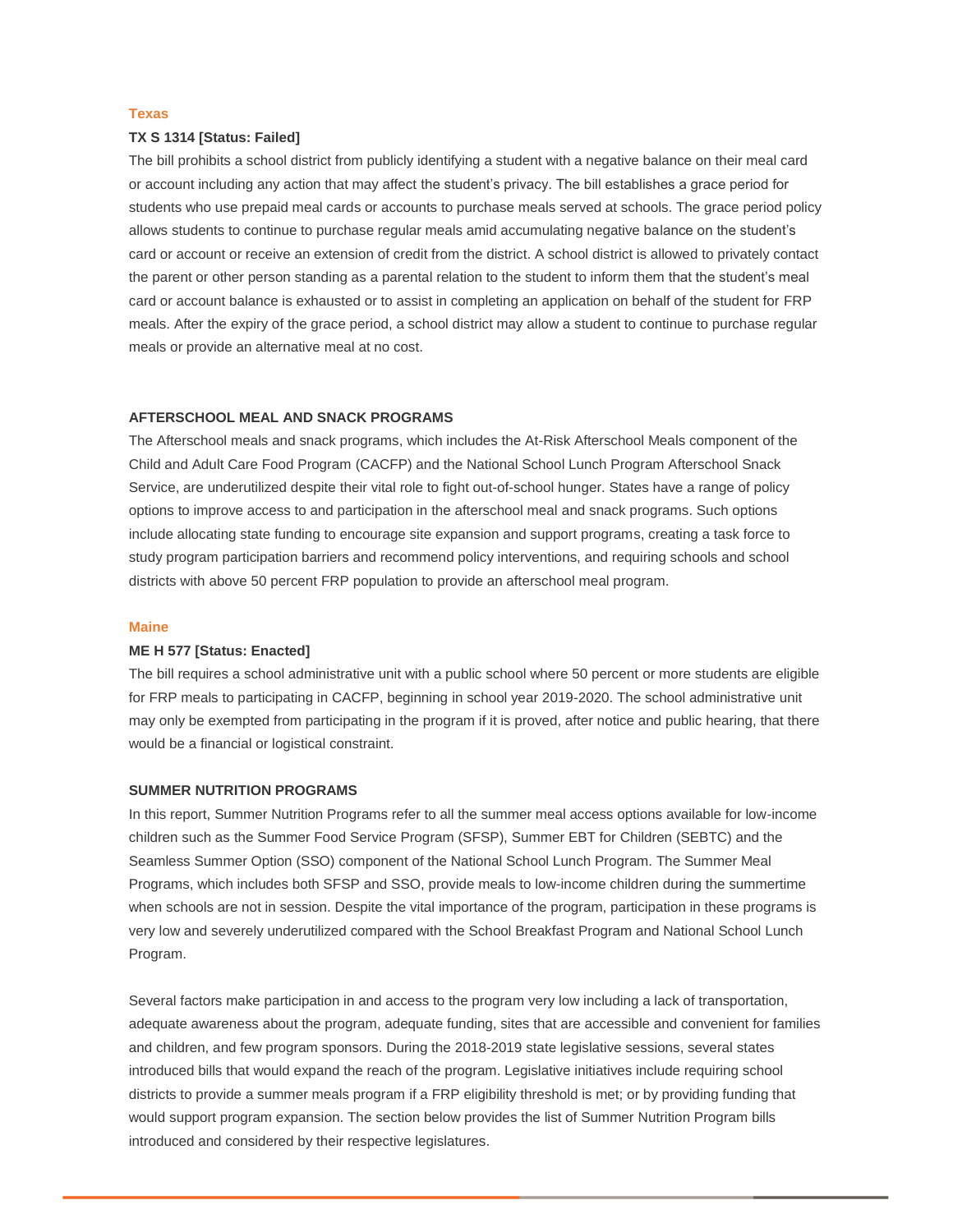## **Maryland**

## **MD H 338 [Status: Enacted]**

The bill provides an additional supplemental benefit of \$30 per child per month in June, July and August, and \$10 per child in December to eligible SNAP participants. The bill requires an appropriation of \$200,000 annually to provide for this supplemental food benefit for children in the summer months and winter break.

## **SUPPLEMENTAL NUTRITION ASSISTANCE PROGRAM**

The Supplemental Nutrition Assistance Program (SNAP) is the nation's largest nutrition assistance program, serving as a lifeline for millions of low-income children, seniors and people with disabilities. The program's benefits are 100 percent federally funded, while states and the federal government share the administrative cost of the program. States have flexibility in administering the program in line with federal rules and regulations. Over the last year, some federal and state-level policy and legislative proposals have been introduced that would weaken the role of this vital anti-hunger program and make it more difficult for low-income families and children to access it. Such legislative proposals and trends are:

- Reinstating time-limits in SNAP benefit access for Able-Bodied Adults Without Dependents (ABAWDs), limiting benefit access for three months in a three-year period. An Able-Bodied Adult Without Dependent (ABAWD) is a person age between 18-49, who is not disabled and has no children.
- Drug testing of certain SNAP benefit applicants and participants,
- Photo ID requirements in SNAP EBT card use, adding more burden in the use of SNAP benefits.

This section provides the state-level legislative proposals introduced in the 2018-2019 legislative sessions across states. While most of these legislative proposals have not been enacted into law in this budget session, it is imperative to continue monitor these trends and educate policymakers and the public about the negative consequences of such proposals.

#### **Work Requirements and ABAWDs**

#### **Alabama**

## **AL H 533 [Status: Failed]**

The bill prevents the Department of Human Resources from seeking, applying for, accepting or renewing certain waivers of work requirements in SNAP for ABAWDs unless a county has an unemployment rate of 10 percent and higher. The bill includes other restrictions on SNAP and Temporary Assistance for Needy Families (TANF).

#### **Illinois**

## **IL H 3273 [Status: Carryover]**

The bill prevents the Department of Human Services from seeking to renew or extending any federal waiver of the 3-month time limit or work requirements for ABAWDs who apply for or receive benefits under SNAP.

## **Kentucky**

# **KY H 3 [Status: Failed]**

Under this bill, the state is required to assign ABAWDs that participate in SNAP to the workfare program as a condition of continued receipt of SNAP benefits.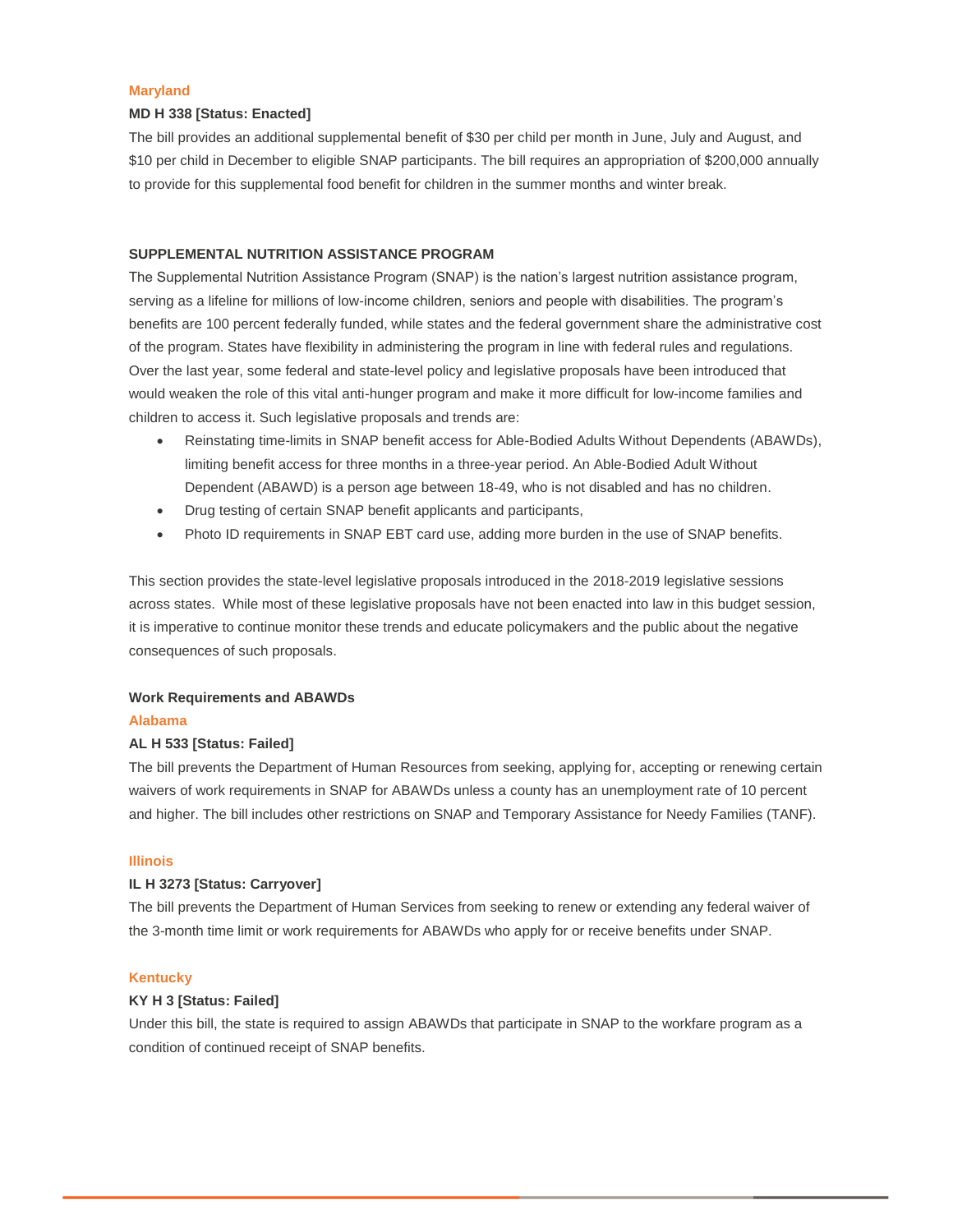## **Photo ID requirements**

#### **Iowa**

## **IA SSB 1132 [Status: Pending, carryover]**

The bill directs the department of human services to require EBT cards used to provide food benefits to bear the photograph of the person to whom the card is issued. The bill provides exceptions to children under the age of 18 and people who are eligible for Medicare based on age.

## **Minnesota**

## **MN S 975 [Status: Failed]**

The bill requires that the name and photograph of the head of the household and a list of family members authorized to use the EBT card be printed on the card. This applies to cash assistance and other Minnesota supplemental aid program recipients such as a person who is receiving Supplemental Security benefits but has net income less than the prescribed state threshold. The photo ID requirement does not apply to SNAP EBT cardholders. The cardholder is required to show identification before making purchases.

#### **Texas**

## **TX S 671 [Status: Failed]**

The bill requires that the front side of an EBT card must carry the name and photograph of the recipient or other person authorized on the recipient's account for the purpose of receiving cash assistance or food assistance under SNAP.

## **Drug Testing**

## **Alabama**

## **AL H 3 [Status: Failed]**

The bill requires that an applicant for SNAP be tested for substance abuse if there is reasonable suspicion that the person uses or is under the influence of a drug. The Department of Human Services is responsible for the implementation and administration of a drug screening program. The bill specifies that the initial cost of the drug screening must be borne by the department while the cost of any subsequent screening is the responsibility of the benefit applicant.

#### **Texas**

## **TX H 4269 [Status: Failed]**

The bill requires that each first-time applicant for SNAP including an applicant applying solely on behalf of a child, be tested for marijuana and controlled substance use. A person who is denied SNAP benefits due to the drug test result can reapply for SNAP benefits after six months and provide proof of completion of or enrollment in a substance abuse treatment program. A person who is denied SNAP benefits three times due to drug test results will permanently become ineligible for SNAP including the person's household.

## **Other Changes**

While the aforementioned bills have negative consequences on low-income families' and individuals ability to access food under the SNAP program, some states have also introduced legislative proposals that would improve access to SNAP thereby tackle food insecurity. Such legislative proposals include: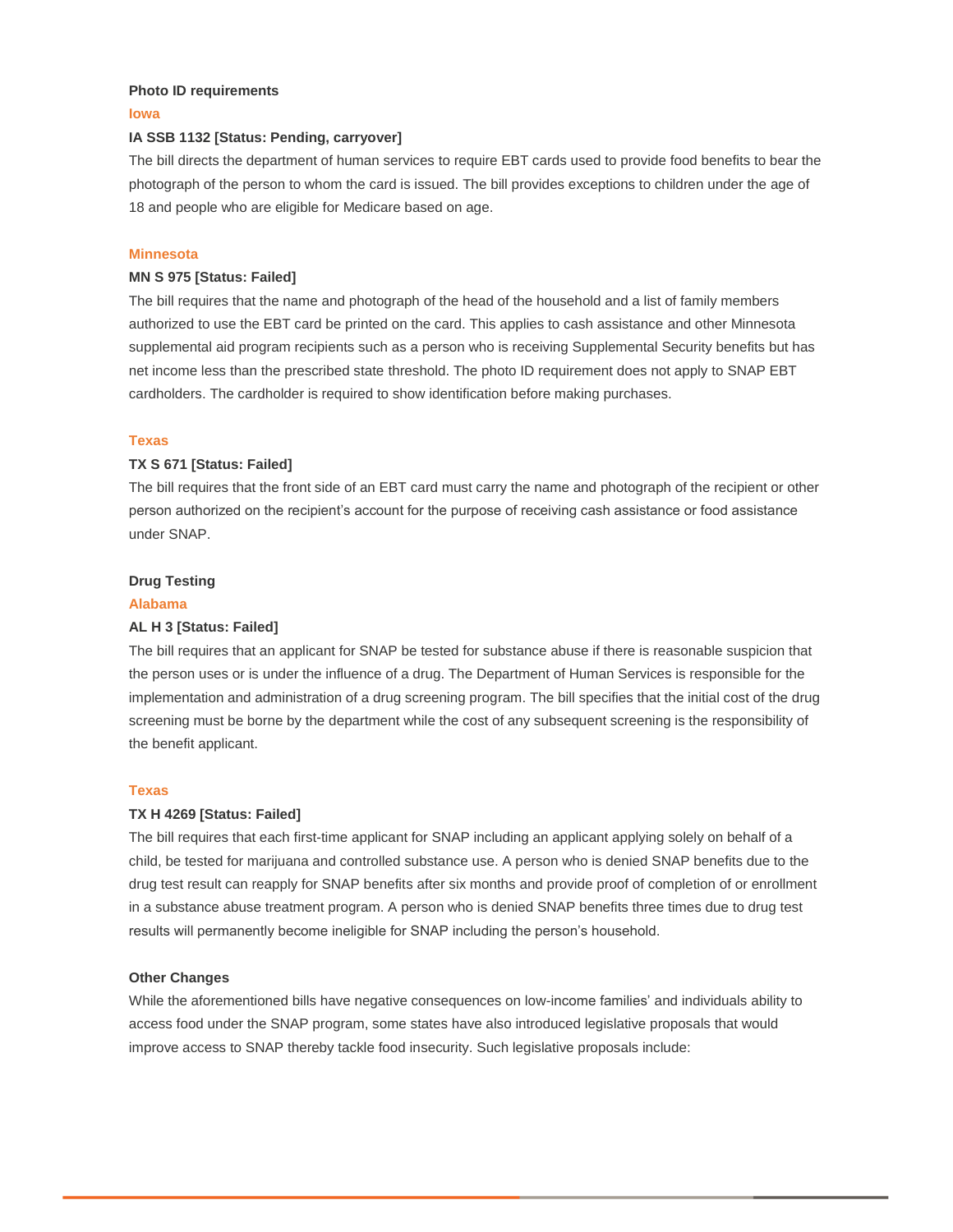## **California**

## **CA A 1022 [Status: Pending, carryover]**

The bill requires the establishment of a state-funded California Anti-Hunger Response and Employment Training (CARET) program to provide food benefits to a person who has been deemed ineligible for SNAP benefits (CalFresh in California) or for whom CalFresh benefits have been discontinued, as a result of the ABAWD time limit. The bill would require that the person receive the same amount of benefits under the CARET program that the person would have received under the CalFresh program.

## **Maine**

## **ME H 557 [Status: Failed]**

The bill requires the Department of Health and Human Services to seek a waiver from USDA policy that restricts SNAP benefits for three months in a 36-month period for ABAWDs, allowing individuals to continue to receive SNAP benefits who reside in counties, labor market areas or other areas that qualify for a waiver because of high unemployment or a lack of a sufficient number of jobs to provide employment for those individuals.

#### **ESTABLISHING CHILD HUNGER AND POVERTY REDUCTION COMMITTEES**

In the 2018-19 session, a number of states have introduced bills that would establish a task force or advisory council to examine the state of food insecurity, poverty, and hunger in their communities and develop comprehensive and targeted interventions. This would help reinvigorate the momentum to address child hunger and poverty in their respective states with integrated policy interventions. In the previous years, a number of other states have established similar task forces and commissions to study and develop intervention policies such as California, Illinois, and New Hampshire.

#### **Maine**

## **ME LD 848 [Status: Enacted]**

Under this resolution, Maine plans to eliminate hunger, food insecurity and malnutrition by 2030. To do so, the bill requires the Department of Agriculture, Conservation and Forestry to consult and collaborate with a range of stakeholders such as state-wide and community-based advocacy and emergency food relief organizations, interfaith religious councils, people who struggle with hunger and food insecurity including other state agencies such as department of Inland Fisheries and Wildlife, Department of Health and Human Services an develop a comprehensive strategic plan to eliminate hunger in the state by 2030. The department of Agriculture, Conservation and Forestry are required to submit a report on its findings and recommendations to the Joint Standing Committee on Agriculture, Conservation and Forestry by February 10, 2020. The committee is authorized to submit legislation based on the report for consideration.

#### **Maryland**

## **MD HB 1030 [Status: Enacted]**

This bill, also renamed as the Blueprint for Maryland's Future, establishes the Concentration of Poverty School Grant Program. The purpose of the program is to provide grants to eligible schools with a high concentration of students who are eligible for FRP meals. The bill provides a grant of \$248,833 per county board to be distributed for eligible school in the county and the county board is responsible for the distribution of those grants. Allowable use of funds includes but is not limited to wraparound services to students enrolled in the eligible school.